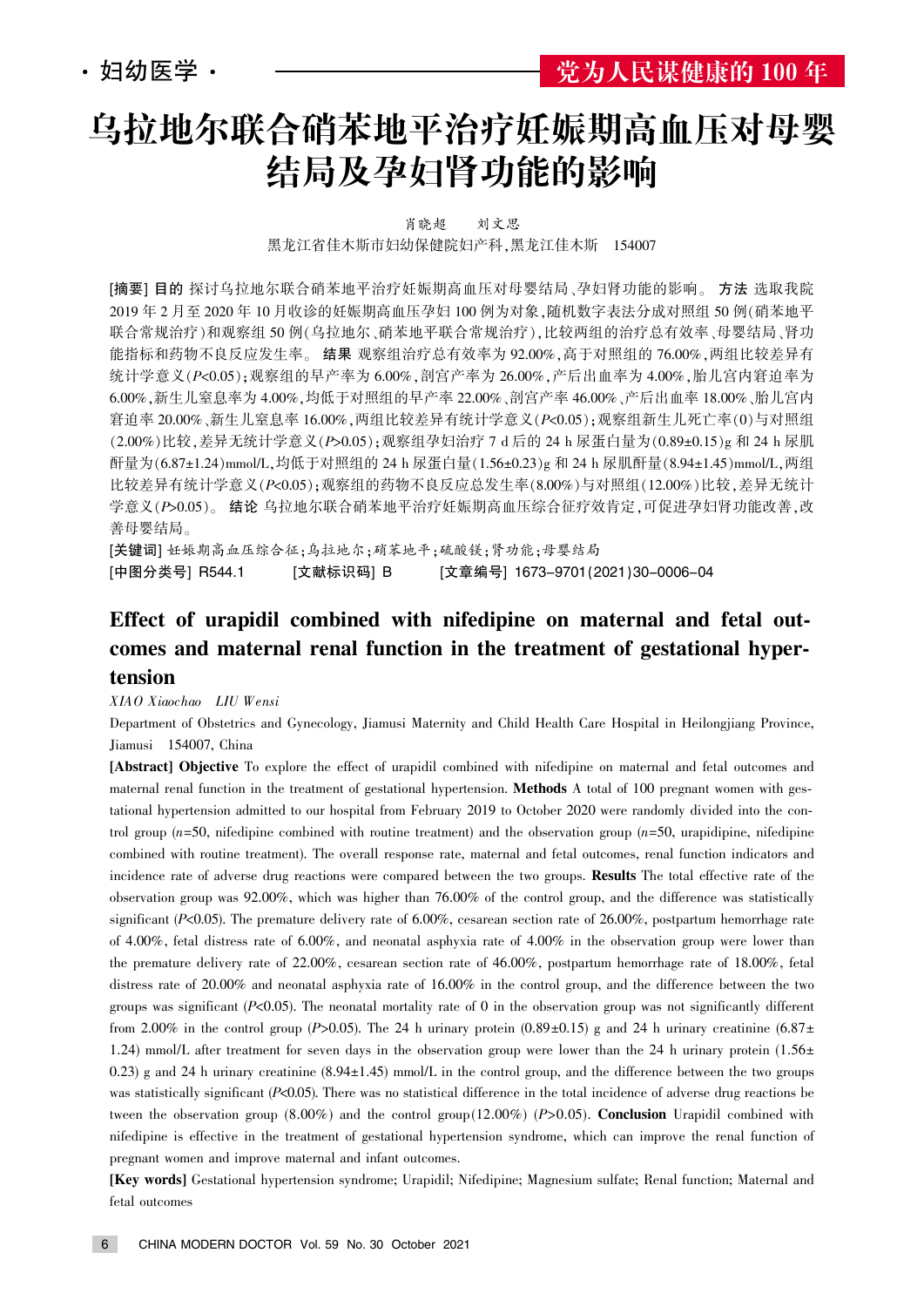## 党为人民谋健康的 100 年 窑妇幼医学窑

妊娠期高血压综合征(Hypertensive disorder complicating pregnancy, HDCP)是妊娠期常见合并症之一, 近年来发病率有所上升,尤其是伴随着肥胖、双胎妊娠 孕产妇增多,妊娠期高血压综合征发病率明显升高[1-3]。 若未能及时干预治疗妊娠期高血压综合征,将会直接 影响胎儿的健康发育,可能导致胎儿宫内生长受限及 不良母婴结局等,影响母儿健康。目前产科临床上针 对 HDCP 的治疗主要以降压、改善微循环、扩容、解痉 等为主[4].硫酸镁是常用的降压药物,疗效肯定。硝苯 地平是钙离子通道阻滞剂,其能平稳的降低血压水 平.缓解高血压引起的肾功能损伤 $[5-6]$ 。乌拉地尔是 α1 受体阻滞剂,能通过阻断突触后膜 α1 受体来降低外 周血管的阻力,从而达到降压的效果[7]。近年来不少文 献报道指出三药联合应用治疗 HDCP 能取得满意的 疗效,改善母体状态和妊娠结局。本研究旨在分析硫 酸镁、硝苯地平联合乌拉地尔治疗妊娠期高血压综合 征的效果,现报道如下。

#### 1 资料与方法

#### 1.1 一般资料

选取我院产科 2019 年 2 月至 2020 年 10 月收诊的 妊娠期高血压综合征患者 100 例为对象, 纳入标准<sup>[8]</sup>: 淤符合叶妇产科学曳中关于妊娠期高血压综合征的诊 断标准;②单胎妊娠孕妇;③孕妇年龄 20~34 岁;④对 本研究药物无过敏者;5签署知情同意书。排除标准<sup>[9]</sup>: ①合并妊娠期糖尿病、心脏病、慢性肾病等其他妊娠 期合并症和病史者:20妊娠前有高血压、糖尿病病史 者;3既往有巨大儿分娩史、流产史、早产史者;4临 床资料不完整者。本研究方案经我院医学伦理委员会 审核批准。将筛选的 100 例孕妇以随机数字表法分为 两组, 对照组有 50 例, 年龄 24~33 岁, 平均(28.93± 3.12)岁;初产妇 29 例,经产妇 21 例;孕龄 27~38 周, 平均(33.22±2.20)周;高血压严重程度:轻度 21 例,中 度 24 例, 重度 5 例。观察组有 50 例, 年龄 22~34 岁, 平均(29.12±3.23)岁:初产妇 30 例,经产妇 20 例:孕 龄 27~37 周,平均(33.34±2.23)周;高血压严重程度: 轻度 20 例, 中度 24 例, 重度 6 例。两组的一般资料比 较,差异无统计学意义(P>0.05),具有可比性。

1.2 方法

两组孕妇入院后立即给予对症支持治疗,主要包 括合理扩容、镇静解痉、鼻导管低流量持续吸氧等,在 此基础上,对照组孕妇给予硫酸镁和硝苯地平治疗, 选择硫酸镁注射液(扬州中宝药业股份有限公司,国 药准字 H32024805 规格: 10 mL:2.5 g) 15 g 与 500 mL 5%葡萄糖注射液[回音必集团(江西)东亚制药有限公

司,国药准字 H36020314,规格:100 mL:5 g]混合后静 脉滴注,每日1次;硝苯地平控释片(商品名:拜新同, 拜耳医药保健有限公司,国药准字 J20180025,规格: 30 mg×7 s)口服 30 mg/次,每日 1 次,持续用药 1 周。 观察组孕妇在对照组的治疗基础上加用盐酸乌拉地 尔注射液治疗,选择盐酸乌拉地尔注射液(商品名:亚 宁定, TakedaAustriaGmbH, 进口药品注册证号 H2016 0363, 规格: 安瓿, 5 支/盒) 100 mg 与 30 mL 生理盐水 (四川科伦药业股份有限公司,国药准字 H51021158, 规格: 500 mL: 4.5 g)混合后给予患者微量静脉泵入, 初始泵入速度为 2 mg/h,根据孕妇的反应逐渐加速到 9 mg/h, 每日 1 次, 持续用药 1 周。

#### 1.3 观察指标及评价标准

①疗效判定。痊愈:治疗1周后孕妇的舒张压、收 缩压、尿蛋白均恢复到正常水平,尿蛋白阴性,跟踪随 访孕妇顺利分娩。显效:治疗1周后孕妇的收缩压降 低超过 30 mmHg,舒张压降低超过 15 mmHg,尿蛋白 阴性,跟踪随访胎儿成熟后分娩;好转:治疗 1 周后收 缩压和舒张压都有所下降,但降低不足 10 mmHg,且 尿蛋白为阳性;无效:治疗1周后血压、尿蛋白均无明 显变化。治疗总有效率=(痊愈+显效)例数/总例数× 100%。②母婴结局。跟踪随访到分娩,记录两组的母 婴结局,包括:早产率、剖宫产率、产后出血率、胎儿宫 内窘迫率、新生儿窒息率、新生儿死亡率。③肾功能指 标。治疗前、治疗 7 d 后采集全天 24 h 的尿液标本, 检测 24 h 尿蛋白量和 24 h 尿肌酐量。4安全性指标。 记录两组孕妇用药治疗期间的药物不良反应发生状 况,主要有心悸、胸闷、头晕、恶心呕吐等。 1.4 统计学方法

使用 SPSS 24.0 统计学软件进行数据分析, 计量 资料以均数±标准差(x±s)表示,组间比较采用 t 检 验;计数资料以 $[n(\%)]$ 表示,组间比较采用  $\chi^2$ 检验, P<0.05 为差异有统计学意义。

#### 2 结果

2.1 两组孕妇总有效率比较

观察组的总有效率为 92.00%,高于对照组的 76.00%, 差异有统计学意义 (P<0.05)。见表 1。

表 1 两组孕妇总有效率比较 $[n(\%)]$ 

| 组别         | $\boldsymbol{n}$ | 痊愈 | 显效                                | 好转      | 无效      | 总有效       |
|------------|------------------|----|-----------------------------------|---------|---------|-----------|
| 观察组        |                  |    | $50\ 20(40.00)\ 26(52.00)$        | 3(6.00) | 1(2.00) | 46(92.00) |
| 对照组        |                  |    | 50 $14(28.00)$ 24(58.00) 8(16.00) |         | 4(8.00) | 38(76.00) |
| $\chi^2$ 值 |                  |    |                                   |         |         | 4.762     |
| P値         |                  |    |                                   |         |         | 0.029     |

CHINA MODERN DOCTOR Vol. 59 No. 30 October 2021 7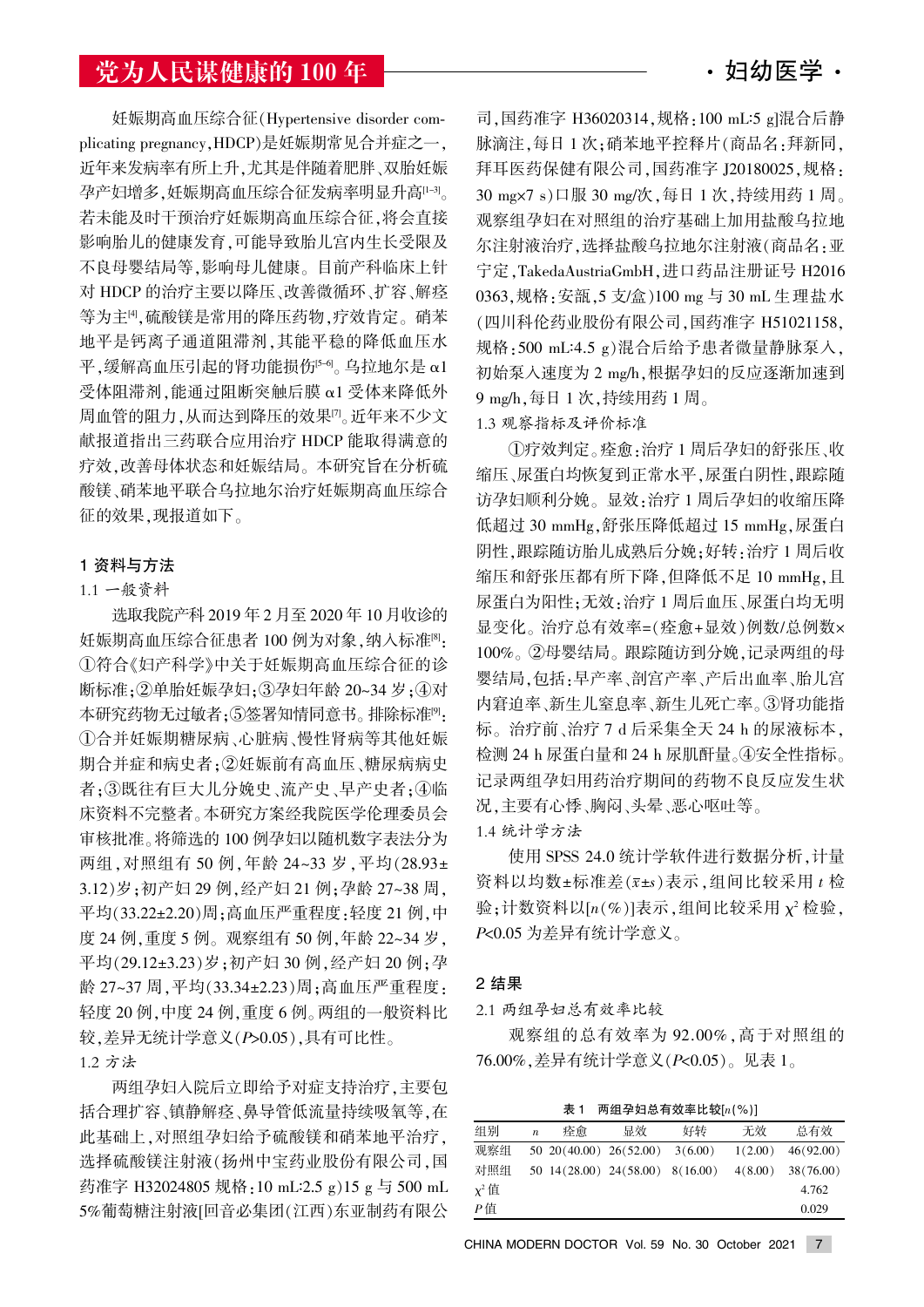| 妇幼医学 |  |  |
|------|--|--|
|------|--|--|

## 党为人民谋健康的 100 年

| 两组母婴结局比较[n(%)]<br>表 2 |                         |           |           |          |           |          |         |  |  |
|-----------------------|-------------------------|-----------|-----------|----------|-----------|----------|---------|--|--|
| 组别                    | $\boldsymbol{n}$        | 早产        | 剖宫产       | 产后出血     | 胎儿宫内窘迫    | 新生儿窒息    | 新生儿死亡   |  |  |
| 观察组                   | 50                      | 3(6.00)   | 13(26.00) | 2(4.00)  | 3(6.00)   | 2(4.00)  | 0       |  |  |
| 对照组                   | 50                      | 11(22.00) | 23(46.00) | 9(18.00) | 10(20.00) | 8(16.00) | 1(2.00) |  |  |
| $\chi^2$ 值            |                         | 5.316     | 4.340     | 5.005    | 4.332     | 4.000    | 1.010   |  |  |
| P值                    |                         | 0.021     | 0.037     | 0.025    | 0.037     | 0.046    | 0.315   |  |  |
|                       |                         |           |           |          |           |          |         |  |  |
|                       | 两组孕妇肾功能指标比较(x±s)<br>表 3 |           |           |          |           |          |         |  |  |

| 组别    |                  |                 | 24 h 尿蛋白量(g)    |        |       | 24 h 尿肌酐量(mmol/L) |                 |        |       |
|-------|------------------|-----------------|-----------------|--------|-------|-------------------|-----------------|--------|-------|
|       | $\boldsymbol{n}$ | 治疗前             | 治疗 7 d 后        | t 值    | P值    | 治疗前               | 治疗 7 d 后        | t 值    | P值    |
| 观察组   | 50               | $2.59 \pm 0.32$ | $0.89 \pm 0.15$ | 34.014 | 0.000 | $10.45 \pm 2.11$  | $6.87 \pm 1.24$ | 10.343 | 0.000 |
| 对照组   | 50               | $2.55 \pm 0.34$ | $1.56 \pm 0.23$ | 17.054 | 0.000 | $10.41 \pm 2.10$  | $8.94 \pm 1.45$ | 4.073  | 0.000 |
| $t$ 值 |                  | 0.606           | 17.253          |        |       | 0.095             | 7.672           |        |       |
| $P$ 值 |                  | 0.546           | 0.000           |        |       | 0.925             | 0.000           |        |       |

2.2 两组母婴结局比较

两组早产率、剖宫产率、产后出血率、胎儿宫内窘 迫率、新生儿窒息率比较, 差异有统计学意义 (P<0.05): 两组新生儿死亡率比较, 差异无统计学意义(P>0.05)。 见表 2。

2.3 两组孕妇肾功能指标比较

治疗 7 d 后, 两组的 24 h 尿蛋白量和 24 h 尿肌 酐量均有明显降低,差异有统计学意义(P<0.05);观 察组治疗 7 d 后的 24 h 尿蛋白量和 24 h 尿肌酐量均 低于对照组, 差异有统计学意义 (P<0.05)。见表 3。 2.4 两组孕妇药物不良反应发生率比较

两组的药物不良反应总发生率比较, 差异无统计 学意义 $(P>0.05)$ 。见表 4。

|  | 表 4 两组孕妇药物不良反应发生率比较[ $n$ (%)] |
|--|-------------------------------|
|--|-------------------------------|

| 组别         | $\boldsymbol{n}$ | 心悸      | 恶心呕吐    | 胸闷      | 头晕      | 总发生      |
|------------|------------------|---------|---------|---------|---------|----------|
| 观察组        | 50               | 2(4.00) | 1(2.00) | 1(2.00) | $^{0}$  | 4(8.00)  |
| 对照组        | 50               | 1(2.00) | 2(4.00) | 2(4.00) | 1(2.00) | 6(12.00) |
| $\chi^2$ 值 |                  |         |         |         |         | 0.444    |
| Р值         |                  |         |         |         |         | 0.505    |

#### 3 讨论

妊娠期高血压综合征是妊娠期的常见合并症,主 要发病因素有胎盘因素和母体因素, 其中胎盘因素主 要是在胎盘形成发育过程中出现胎盘障碍,从而导致 孕妇出现妊娠期高血压的相关症状:母体因素则主要 是指孕妇合并糖尿病等造成微血管病变等,导致高血 压的发生。妊娠期高血压综合征(HDCP)的主要病理 特征表现为全身小动脉痉挛造成宫腔狭窄, 血压升 高,引起蛋白尿和水肿,全身脏器组织缺血缺氧损害, 引发抽搐、脑水肿、昏迷、胎盘出血等并发症,引起多 种妊娠期、围生期并发症,如导致胎儿宫内生长受限、 妊娠晚期胎盘早剥、弥漫性血管内凝血等并发症,威 胁母婴生命安全[10]。因此,寻求安全有效的治疗方案,

促进胎儿在宫内的健康成长发育有重要意义。

目前我国产科临床上对 HDCP 的治疗以休息、镇 静解痉、缓解抽搐、有指征的降压、利尿等为基本原 则。硫酸镁是常用降压药物,其能缓解孕妇全身小血 管痉挛症状,缓解全身器官组织的血液灌注,增加氧 供,缓解器官组织的继发性损伤,改善胎盘的血液灌 注,为胎儿成长发育提供所需的营养物质,促进胎儿 在宫内的健康成长发育[11-12],但硫酸镁单独应用的降 压效果不佳。硝苯地平是钙离子通道阻滞剂,其通过 阻断钙离子内流引起的血管平滑肌痉挛,从而缓解全 身小血管痉挛症状,促进血压水平降低。在 HDCP 孕 妇中,硝苯地平能改善胎盘血管的血液灌注,降低胎 盘血管的血流灌注阻力,稳定胎盘功能,促进胎儿的 健康生长发育。而且硝苯地平还具有保护肾功能的作 用,其能保护肾小球小动脉,缓解肾小球小动脉的痉 挛症状,改善肾的血液灌注,提高肾的滤过功能,从而 起到保护肾功能、减少蛋白尿的目的[13]。将硫酸镁与 硝苯地平联合起来应用能提高降压效果,保护患者的 肾功能,减少不良妊娠结局,且不会发生严重不良反应。

近年来随着 HDCP 的治疗逐渐转向多药联合治 疗.以提高治疗效果.改善母婴结局。本研究中对观察 组孕妇在硝苯地平、硫酸镁及对症支持治疗的基础上 应用乌拉地尔治疗,结果显示观察组的总有效率高于 对照组,且治疗 7 d 后的 24 h 尿蛋白量、24 h 尿肌酐 量均低于对照组, 差异有统计学意义(P<0.05): 说明 三药联合应用更有助于促进孕妇血压降低和肾功能 改善。跟踪随访到分娩,观察组的早产率、剖宫产率、 产后出血率、胎儿宫内窘迫率、新生儿窒息率均低于 对照组, 差异有统计学意义(P<0.05), 两组新生儿死 亡率比较, 差异无统计学意义 (P>0.05)。乌拉地尔是 芳香基哌嗪类降压药物,其既能阻断血管突触后 α1 受体,抑制交感神经对血管张力的影响,又能兴奋中 枢 5-羟色胺 TA 受体, 抑制交感神经反馈调节, 从而